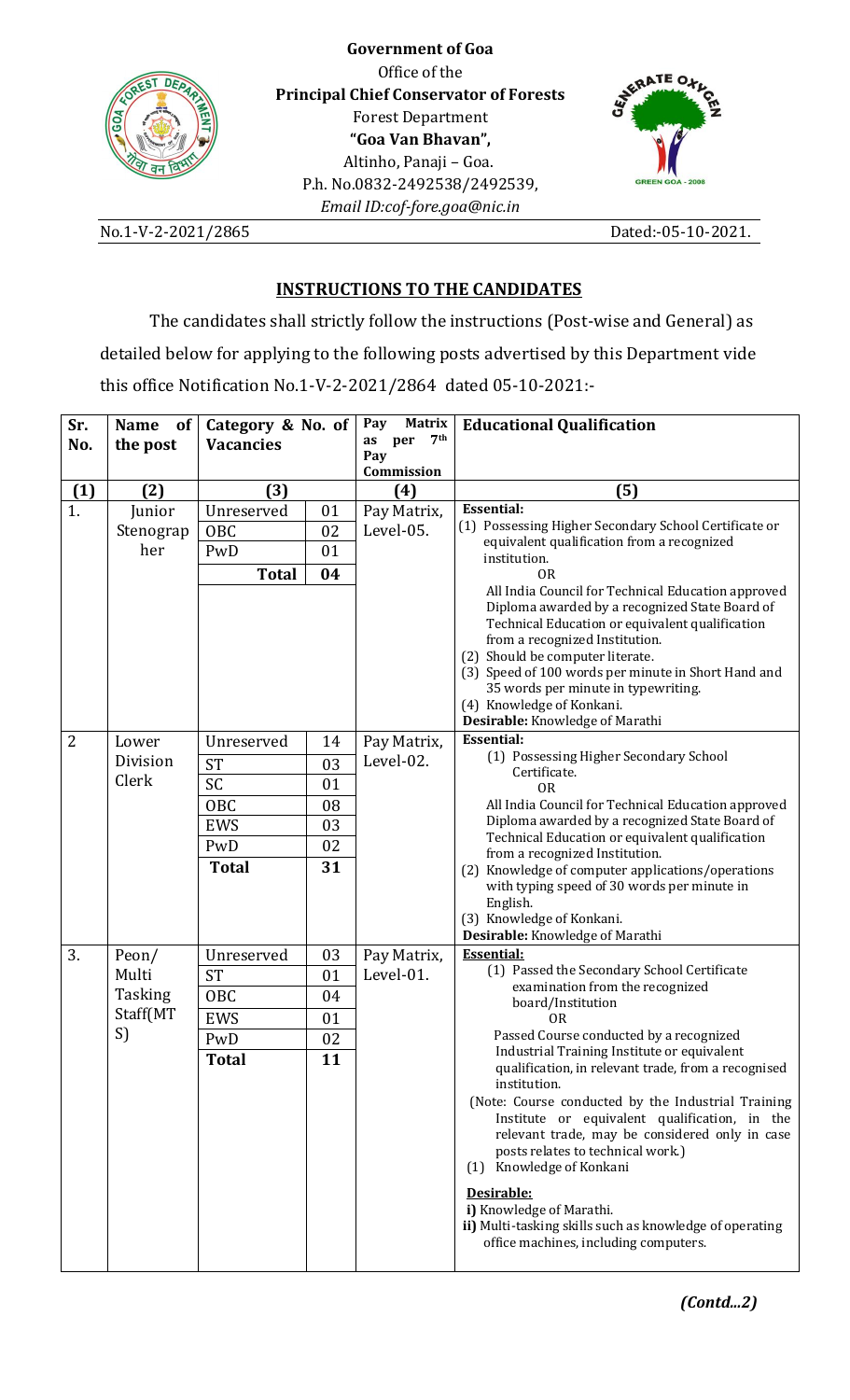| Sr. | <b>Name</b><br><b>of</b> | Category & No. of |          | <b>Matrix</b><br>Pay     | <b>Educational Qualification</b>                                                                                |
|-----|--------------------------|-------------------|----------|--------------------------|-----------------------------------------------------------------------------------------------------------------|
| No. | the post                 | <b>Vacancies</b>  |          | 7th<br>as<br>per<br>Pay  |                                                                                                                 |
|     |                          |                   |          | Commission               |                                                                                                                 |
| (1) | (2)                      | (3)               | (4)      | (5)                      |                                                                                                                 |
|     | Animal                   | Unreserved        | 08       | Pay Matrix,              | <b>Essential:</b>                                                                                               |
| 4.  | Attendant                | <b>ST</b>         | 03       | Level-01.                | (1) Passed the Secondary School Certificate                                                                     |
|     |                          | OBC               | 07       |                          | examination from a recognized board/Institution<br>OR                                                           |
|     |                          | <b>EWS</b>        | 02       |                          | Successfully completed the course conducted by                                                                  |
|     |                          | <b>Total</b>      | 20       |                          | a recognized Industrial Training Institute.                                                                     |
|     |                          |                   |          |                          | (2) One year experience in maintenance of                                                                       |
|     |                          |                   |          |                          | Zoo/Animals in a recognized Zoo.                                                                                |
|     |                          |                   |          |                          | (3) Knowledge of Konkani.                                                                                       |
|     |                          |                   |          |                          | Desirable:                                                                                                      |
|     |                          |                   |          |                          | Knowledge of Marathi.<br><b>Essential:</b>                                                                      |
| 5.  | Mali                     | Unreserved        | 03       | Pay Matrix,<br>Level-01. | (1) Passed the Secondary School Certificate                                                                     |
|     |                          | <b>ST</b>         | 02       |                          | examination from a recognized board/Institution                                                                 |
|     |                          | OBC<br><b>EWS</b> | 02<br>01 |                          | 0 <sub>R</sub><br>Passed Course conducted by a recognized                                                       |
|     |                          | <b>Total</b>      | 08       |                          | Industrial Training Institute or equivalent                                                                     |
|     |                          |                   |          |                          | qualification, in relevant trade, from a recognised                                                             |
|     |                          |                   |          |                          | institution.                                                                                                    |
|     |                          |                   |          |                          | (Note: Course conducted by the Industrial Training<br>Institute or equivalent qualification, in the relevant    |
|     |                          |                   |          |                          | trade, may be considered only in case post relates to                                                           |
|     |                          |                   |          |                          | technical work.)                                                                                                |
|     |                          |                   |          |                          | (2) Knowledge of Konkani                                                                                        |
|     |                          |                   |          |                          | Desirable:                                                                                                      |
|     |                          |                   |          |                          | Knowledge of Marathi.<br>i)<br>ii) Good experience of gardening with at least 3 years                           |
|     |                          |                   |          |                          | proven work in a recognized garden.                                                                             |
|     | Room                     | Unreserved        | 03       | Pay Matrix,              | <b>Essential:</b>                                                                                               |
| 6.  | Bearer                   | OBC               | 01       | Level-01.                | (1) Passed the Secondary School Certificate<br>examination from a recognized board/Institution                  |
|     |                          | <b>Total</b>      | 04       |                          | 0 <sub>R</sub>                                                                                                  |
|     |                          |                   |          |                          | Passed Course conducted by a recognized                                                                         |
|     |                          |                   |          |                          | Industrial Training Institute or equivalent<br>qualification, in relevant trade, from a recognised              |
|     |                          |                   |          |                          | institution.                                                                                                    |
|     |                          |                   |          |                          | (Note: Course conducted by the Industrial Training                                                              |
|     |                          |                   |          |                          | Institute or equivalent qualification, in the relevant<br>trade, may be considered only in case post relates to |
|     |                          |                   |          |                          | technical work.)                                                                                                |
|     |                          |                   |          |                          | (2) Experience in the hotel a repute which is                                                                   |
|     |                          |                   |          |                          | relaxable in deserving cases.<br>(3) Knowledge of Konkani                                                       |
|     |                          |                   |          |                          | Desirable:                                                                                                      |
|     |                          |                   |          |                          | Knowledge of Marathi.                                                                                           |
|     |                          |                   |          |                          |                                                                                                                 |
| 7.  | Mess<br>Servant          | Unreserved        | 01       | Pay Matrix,<br>Level-01. | <b>Essential:</b><br>(1) Passed the Secondary School Certificate                                                |
|     |                          |                   |          |                          | examination from a recognized board/Institution                                                                 |
|     |                          |                   |          |                          | 0 <sub>R</sub><br>Passed Course conducted by a recognized                                                       |
|     |                          |                   |          |                          | Industrial Training Institute or equivalent                                                                     |
|     |                          |                   |          |                          | qualification, in relevant trade, from a recognised                                                             |
|     |                          |                   |          |                          | institution.                                                                                                    |
|     |                          |                   |          |                          | (Note: Course conducted by the Industrial Training<br>Institute or equivalent qualification, in the relevant    |
|     |                          |                   |          |                          | trade, may be considered only in case post relates to                                                           |
|     |                          |                   |          |                          | technical work.)<br>(2) Knowledge of Konkani                                                                    |
|     |                          |                   |          |                          |                                                                                                                 |
|     |                          |                   |          |                          | Desirable:<br>Knowledge of Marathi.                                                                             |
|     |                          |                   |          |                          |                                                                                                                 |

*(Contd....3)*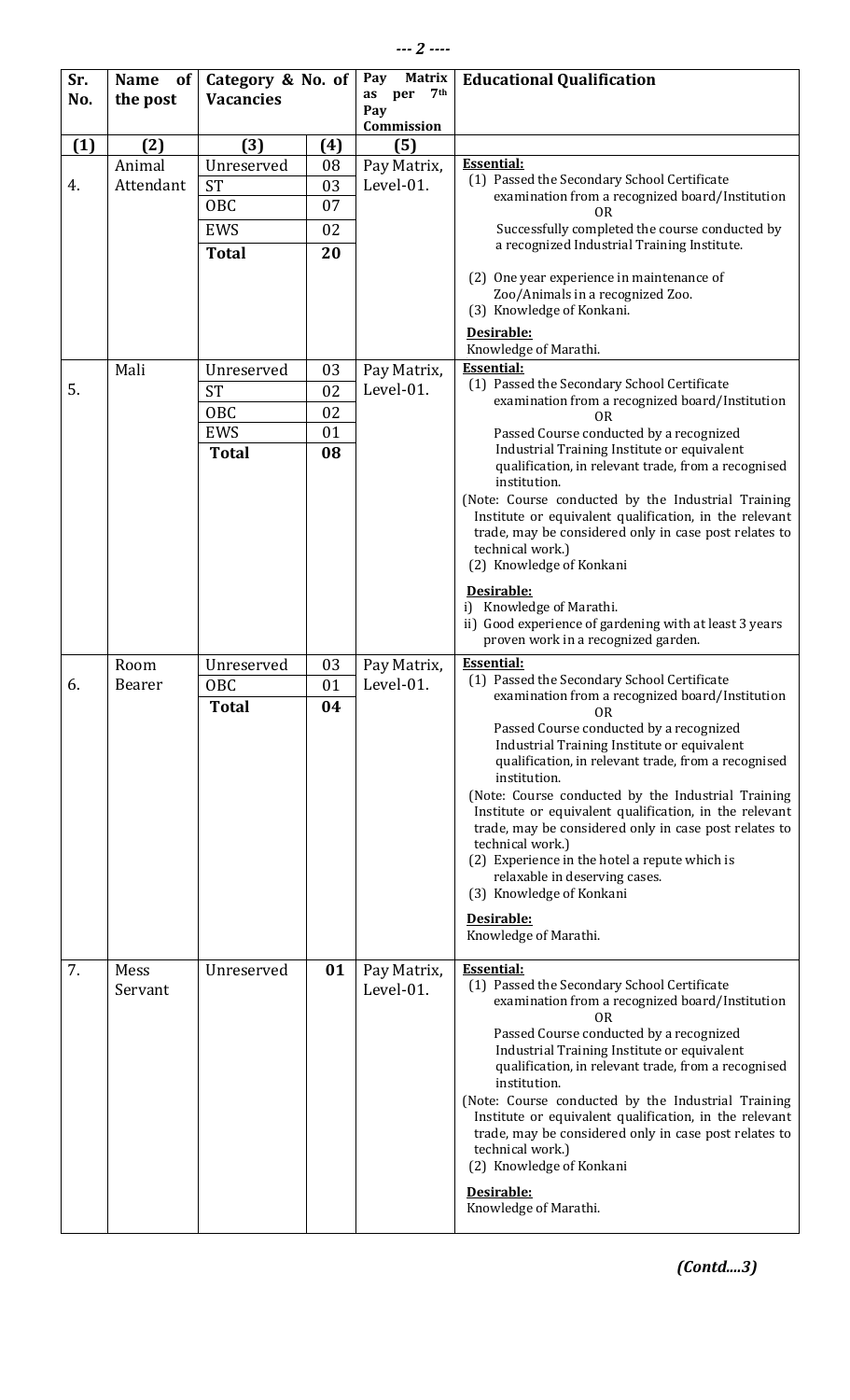### **GENERAL INSTRUCTIONS:**

### 2. **APPLICATION FORM**:-

- **(a)** The candidates shall fill and submit the prescribed Application Form through online mode only available at **https://cbes.goa.gov.in The candidate shall apply for the post within the time limit prescribed.**
- (b) For filling up of application form through online mode via above website, the candidate shall register through a valid email-id and mobile number of the candidates. On registration, an acknowledgment message will be sent to the registered mobile number of the candidate immediately.
- (c) All call letters will be issued only on email address given by the candidates in the application form and no hard copy will be sent to the candidates. A press note will be issued to intimate the scheduled date to examination for concernpost.
- (d) The candidate will be sent intimations on registered email about the venue for examination along with Examination Hall Ticket which the candidate will have to print and produce at the examination hall.
- (e) The candidate shall fill the online application form as per the instructions mentioned therein. No column shall be left blank or wrongly filled as the selection process will be based on the information furnished.
- (f) The application form will not be accepted in any other mode and after the last date notified to submit the applications.
- (g) Only eligible candidates fulfilling the criteria as per Recruitment Rules/Advertisement shall apply and the candidates need not furnish any document at the time of applying for the post. The candidate must possess the requisite qualification and other valid mandatory documents essential for the post as mentioned herein below in original on the date of filling up of the application form.
- (h) The Candidates shall be responsible for the genuineness of the information filled in the application form.
- (i) In the event, the candidate submits false information/false declaration/false or bogus certificate/documents, and the same is detected before, during or after the verification, (which may be also done post appointment in respect of selected candidates) the candidate is liable to be disqualified at any time during the recruitment process and shall be subject to prosecution in accordance to law in force; also, the in-service candidate shall be liable for disciplinary action under the appropriate rules.

*(Contd....4)*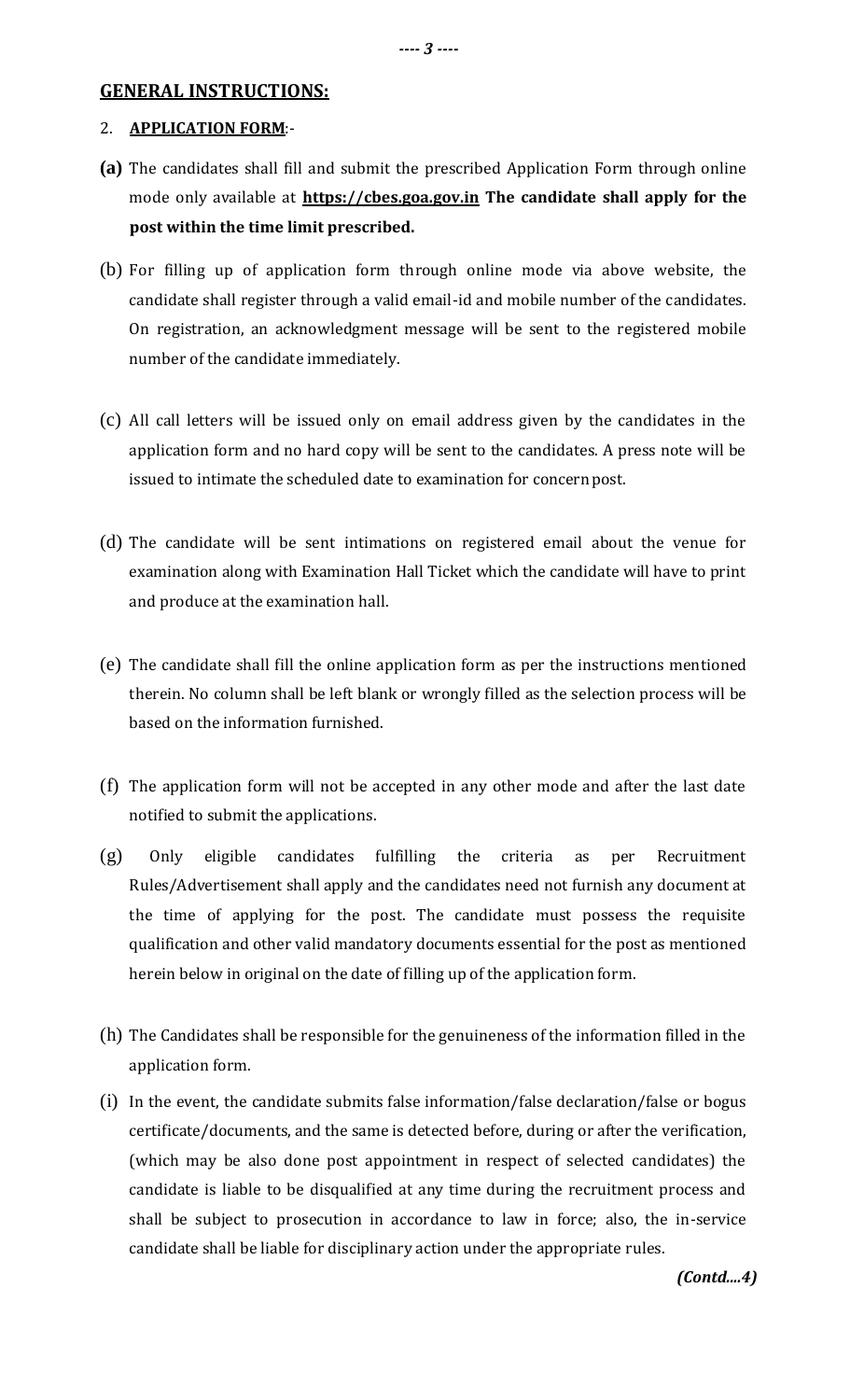### 3. **DOCUMENTS/CERTIFICATE REQUIRED**:-

- i) Certificate of Educational Qualification with mark sheet of the qualifying examination as applicable for the post as per column No. 5 of Post wise Instructions given above.
- ii) Valid Employment Exchange Card
- iii) Valid 15 years Residence Certificate issued by the competent authority of the State of Goa.
- iv) Birth Certificate
- v) Any photo identity proof issued by State/Central Government
- vi) Valid Caste Certificate issued by the competent authority in respect of the reserved category.
- vii) Certificate indicating other qualifications possessed by the applicant, including those pertaining to Computer Education as per column no. 5 of Post wise Instructions given above.
- viii) Valid Economically Weaker Section Certificate issued by the competent authority of the State of Goa.
	- ix) Work experience certificate detailing the type of task/job handled (if any)

## 4. **DOCUMENTSTO BE UPLOADED ALONGWITH ONLINE APPLICATION FORM**:-

(a) Candidate Photograph



**in JPEG/JPG format of size less than 1MB**

## **5. AGE LIMIT:-**

Not exceeding 45 years as on date of filling up of the application form. However, category wise age relaxation is as under:

| <b>Categories</b>          | Sr. No. | Years of age relaxable |
|----------------------------|---------|------------------------|
| <b>Government Servants</b> |         | 5 years                |
| ST/SC                      |         | 5 years                |
| <b>OBC</b>                 | 3.      | 3 years                |
| Person with Disabilities   |         | 10 years               |

## **6. APPLICATION OF IN-SERVICE CANDIDATES:**

The candidates who are already in Government service and willing to apply for the post, must possess NOC of the employer on the date of filling up of the application form.

## **7. CONDITIONS FOR EXAMINATION:**

(a) The candidate will have to undergo Skill/ Aptitude/ written test (examination), as applicable. Skill/ Aptitude wherever necessary may be considered for screening eligible candidates to be called for written examination and only qualified candidates shall be called for written examination. For category of Junior Stenographer, Forest Surveyor, Animal Attendant, Mali, Room Bearer & Mess Servant after completion of trade test held by this Department will be qualified for written examination.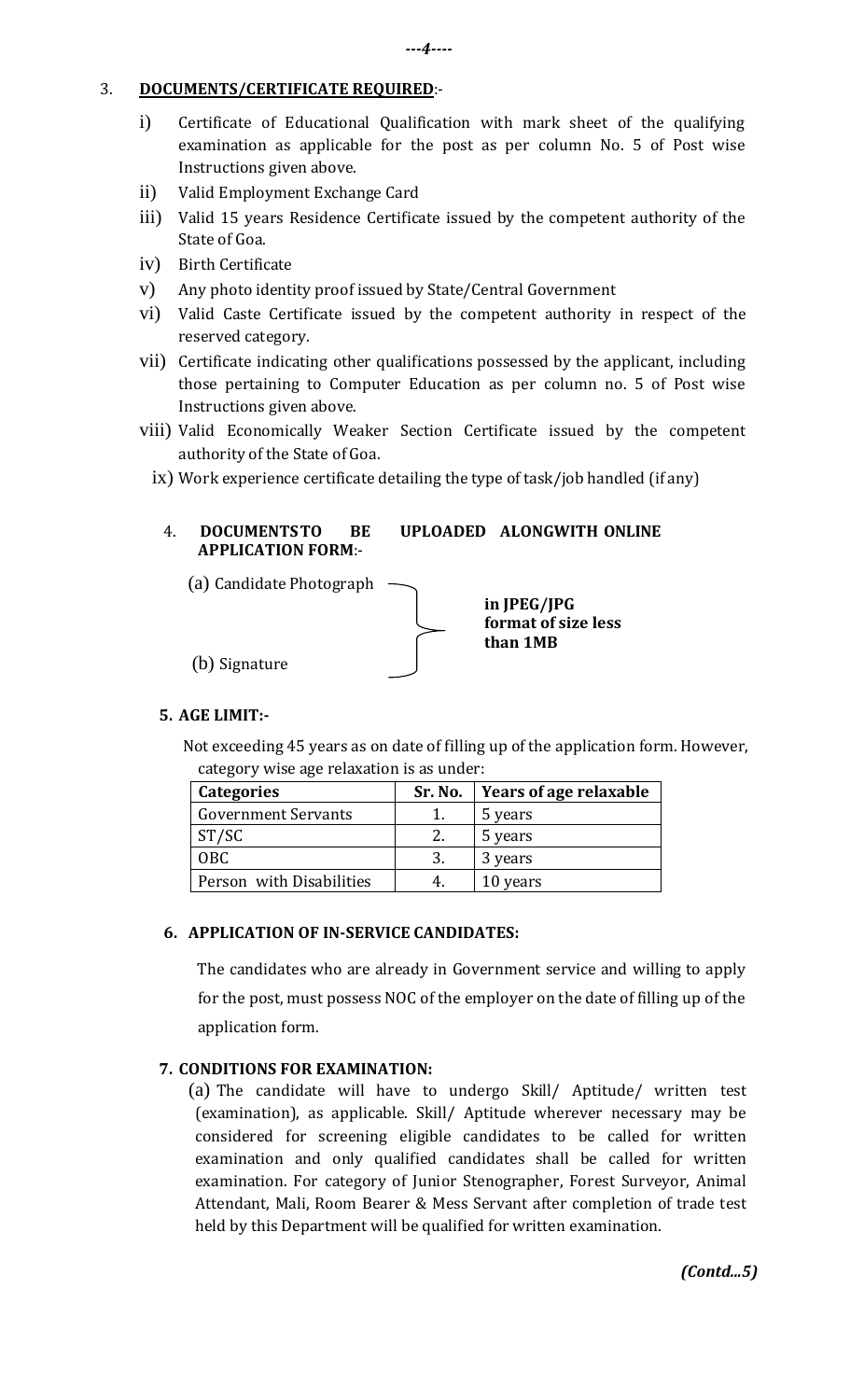(b) The syllabus for the Examination as follows :

### **i) JUNIOR STENOGRAPHER:** *Exam will be conducted in 2 parts*

**Part (A):** All candidates will have to undergo a skill test in shorthand and typing. Candidates qualifying with minimum required speed as per Recruitment Rules. (Short hand 100 w.p.m. and typing: 35 w.p.m.) will have to undergo a final selection test of 20 marks as per the given syllabus.

**Part-(B):** Syllabus of written Test to be answered by candidates shortlisted on the basis of skill test.

|       | General Knowledge and current affairs           | 10 marks |
|-------|-------------------------------------------------|----------|
| II.   | Reasoning ability                               | 10 marks |
| III.  | <b>General English</b>                          | 10 marks |
| IV.   | Computer fundamentals                           | 10 marks |
| V.    | Communication skill                             | 10 marks |
| VI.   | Knowledge of Goa and its Forest & Bio-Diversity | 10 marks |
| VII.  | Legal awareness-RTI Act, 2005                   | 10 marks |
| VIII. | <b>General Mathematics</b>                      | 10 marks |

**ii) LOWER DIVISION CLERK:** *Exam will be conducted in 2 parts*

## **Part-A:** *Written exam will be conducted:*

 *Syllabus:*

| -------- |                                                 |          |
|----------|-------------------------------------------------|----------|
| I.       | General Knowledge and current affairs           | 10 marks |
| II.      | Reasoning ability                               | 10 marks |
| III.     | <b>General English</b>                          | 10 marks |
| IV.      | Computer fundamentals                           | 10 marks |
| V.       | <b>Communication skill</b>                      | 10 marks |
| VI.      | Knowledge of Goa and its Forest & Bio-Diversity | 10 marks |
| VII.     | Legal awareness-RTI Act, 2005                   | 10 marks |
| VIII.    | <b>General Mathematics</b>                      | 10 marks |
|          |                                                 |          |

**Part-B: Skill test** for typing with typing speed of 30 w.p.m. per words per minute in English...................20 marks.

**---------------------------------------------------------------------------------------------------------------------**

## **iii) PEON/ MULTI TASKING STAFF.**

Written exam will be conducted:

Syllabus:

|       | General Knowledge and current affairs | 10 marks |
|-------|---------------------------------------|----------|
| II.   | <b>General Mathematics</b>            | 10 marks |
| III.  | Logical reasoning                     | 10 marks |
| IV.   | <b>General English</b>                | 10 marks |
| V.    | Computer fundamentals                 | 20 marks |
| VI.   | Legal awareness-RTI Act, 2005         | 10 marks |
| VII.  | Knowledge about office procedures     | 10 marks |
| VIII. | Communication skill                   | 20 marks |

**iv) ANIMAL ATTENDANT:** *Exam will be conducted in 2 parts.*

**Part-A:** Written exam will be conducted.

Syllabus:

| .avus. |                                       |          |
|--------|---------------------------------------|----------|
| I.     | General Knowledge and current affairs | 10 marks |
| Н.     | <b>General Mathematics</b>            | 10 marks |
| III.   | Logical reasoning                     | 10 marks |
| IV.    | <b>General English</b>                | 05marks  |
| V.     | <b>Communication skill</b>            | 05 marks |
| VI.    | Knowledge about wild animals handling | 40 marks |
|        | /restrain & rescue methodology        |          |

## *PART-B :SKILL TEST:*

*Handling of wildlife animals and* 

*know how about its physiology/ life cycle.*............ **20 marks.**

**--------------------------------------------------------------------------------------------------------------------**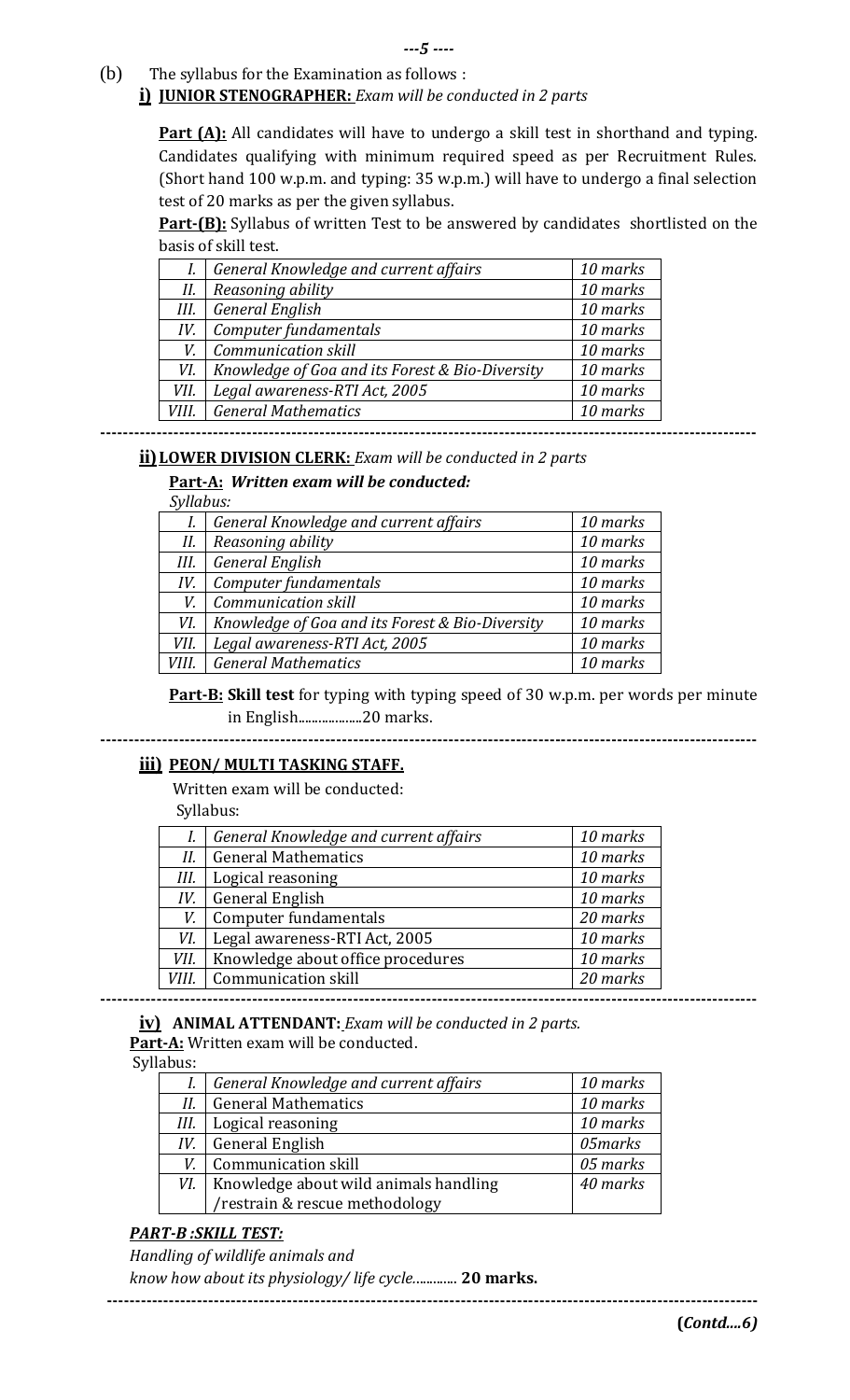# *v)* **MALI:** *Exam will be conducted in 2 parts*

 **PART-A** :Written exam will be conducted

## Syllabus:

|      | General Knowledge and current affairs            | 10 marks |
|------|--------------------------------------------------|----------|
| Н.   | <b>General Mathematics</b>                       | 10 marks |
| III. | Logical reasoning                                | 10 marks |
| IV.  | <b>General English</b>                           | 10 marks |
|      | <b>Communication skill</b>                       | 10 marks |
|      | VI. Knowledge about gardening/nursery techniques | 30 marks |
|      | and plants propagations.                         |          |

### **PART-B: Skill Test**

Nursery work-budding/grafting/layering, etc.....**20 marks**

**---------------------------------------------------------------------------------------------------------------------**

**---------------------------------------------------------------------------------------------------------------------**

#### **vi) Room Bearer:** *Exam will be conducted in 2 parts*

Written exam will be conducted:

## Syllabus:

|      | I. General Knowledge and current affairs     | 15 marks |
|------|----------------------------------------------|----------|
| Н.   | <b>General Mathematics</b>                   | 10 marks |
| III. | Logical reasoning                            | 10 marks |
| IV.  | General English                              | 10 marks |
| V.   | <b>Communication skill</b>                   | 10 marks |
| VI.  | Knowledge about housekeeping and hospitality | 25 marks |

### **PART-B: Skill Test** .....**20 marks**

#### **vii) MESS SERVANT:**

Written exam will be conducted:

Syllabus:

|      | General Knowledge and current affairs        | 15 marks |
|------|----------------------------------------------|----------|
| Н.   | <b>General Mathematics</b>                   | 10 marks |
| III. | Logical reasoning                            | 10 marks |
| IV.  | <b>General English</b>                       | 10 marks |
|      | <b>Communication skill</b>                   | 10 marks |
| VI.  | Knowledge about housekeeping and hospitality | 25 marks |

**--------------------------------------------------------------------------------------------------------------------**

#### **PART-B: Skill Test**.....**20 marks.**

7.

- (c) The date, time and venue of the written examination will be informed to the eligible candidates via Email or SMS. The candidate shall carry a copy of hall ticket for the examination.
- (d) The total marks of written examination shall be 100 and duration of examination shall be decided as per nature of examination i.e. subjective or objective or combination of both. Minimum qualifying marks 40% for un-reserved category and 35 % for reserved category.
- (e) Selection of the candidates shall be determined in accordance with the marks obtained by each candidate in written examination as per merit. Physical endurance test or skill/ aptitude test being qualifying in nature shall not be considered for drawing merit list.

*(Contd....7)*